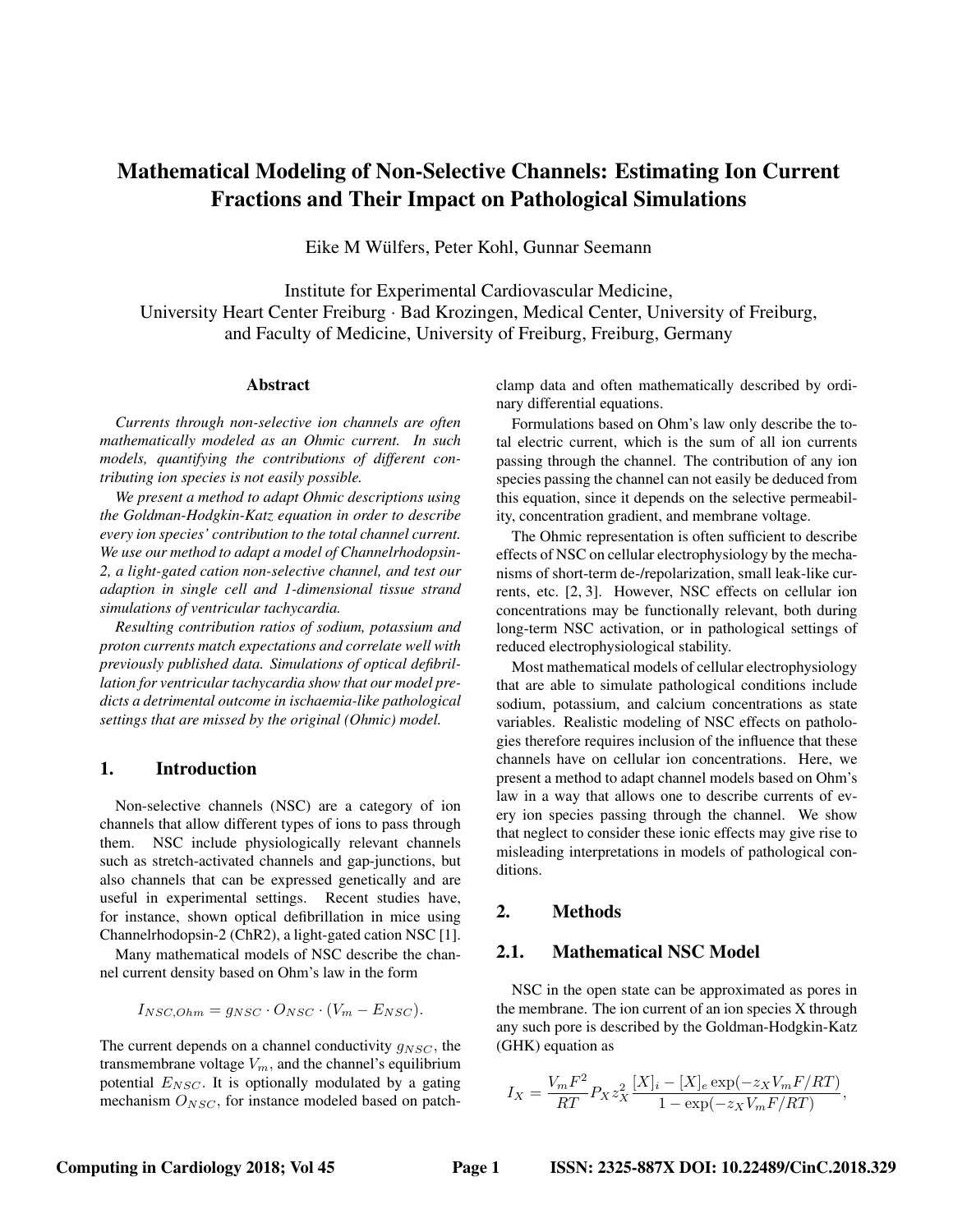with  $[X]_i$  and  $[X]_e$  intra- and extracellular ion concentrations, and  $P_X$  and  $z_X$  permeability and valence of X, respectively [4]. It follows that  $I_{NSC,GHK} = \sum_{X} I_X$  for all ions  $X$  that contribute to the ion current through the channel. Assuming there exists an Ohmic model  $I_{NSC,Ohm}$ for a NSC as described above, we can then choose unknown parameters in  $I_{NSC,GHK}$  such that  $I_{NSC,GHK} \approx$  $I_{NSC,Ohm}$ . The so parameterized model would follow a similar trajectory as the original Ohmic model, but would also allow quantification of the contribution of all ions  $X$ .

We apply this method to adapt a model of ChR2 by Williams et al. [5], where (simplified)

$$
I_{ChR2} = g_{ChR2} \cdot O \cdot (V_m - E_{ChR2}).
$$

We consider the cations  $H^+$ ,  $Na^+$ ,  $K^+$ , and  $Ca^{2+}$ . Measured data is available for  $P_K$  and  $P_{Ca}$  relative to  $P_{Na}$ , and the ratio  $P_H/P_{Na}$  has been calculated based on the measured equilibrium potential [6]. We are then left with one unknown,  $P_{Na}$ . To approximate the Ohmic model, we solve

$$
g_{ChR2} = \lim_{V_m \to 0} \frac{\mathrm{d}I_{ChR2,GHK}}{\mathrm{d}V_m}
$$

in order to match the Ohmic current-voltage relationship in slope at 0 mV (approximately the equilibrium potential). This leads to

$$
P_{Na} = 2g_{ChR2} \frac{RT}{F^2} \left( [Na^+]_i + [Na^+]_e + \frac{P_H}{P_{Na}}([H^+]_i + [H^+]_e) + \frac{P_K}{P_{Na}}([K^+]_i + [K^+]_e) + \frac{4 \frac{P_{Ca}}{P_{Na}}([Ca^{2+}]_i + [Ca^{2+}]_e) \right)^{-1}.
$$
 (1)

## 2.2. Ventricular Tachycardia Model

Pathological scenarios were explored in a 1-dimensional (1D) strand of 10 cm length at 0.1 mm resolution. Simulations were conducted using our software "acCELLerate" with a fixed integration time step of 0.01 ms.

We used the epicardial variant of the ten Tusscher & Panfilov human ventricular myocyte model (TP06) with some modifications to represent pathological substrate [7]. Namely, based on [8],  $g_{Kr}$  was varied between 0% and 100% of its original value to represent varying degrees of long-QT (LQT) syndrome. Likewise,  $g_{CaL}$  was varied between 100% and 1000% while  $\tau_f$  was set to either 50% or 100% to increase the probability of early afterdepolarizations (EAD), which are suspected to cause VT in LQT patients. A reduction of  $\tau_f$  to 50% must, however, be compensated by doubling  $g_{CaL}$ , meaning that 1000%  $g_{CaL}$  at 50%  $\tau_f$  are equivalent to a five-fold increase of  $I_{CaL}$ . The cell model was initialized from steady state values resulting from single-cell pacing simulations. Parameter sets



Figure 1. A Current-voltage relationship for the two ChR2 models at physiological ion concentrations.  $g_{ChR2}$  =  $0.12$  mS/cm<sup>2</sup>, no gating. **B** Patch-clamp simulations comparing Ohmic and adapted ChR2 model at −30 mV and 50 mV. Blue bar at top indicates illumination  $(0.5 \text{ mW/mm}^2, 470 \text{ nm}, g_{ChR2} = 0.12 \text{ mS/cm}^2.$ 

that did not result in a periodic steady state after pacing for 1000 s were discarded.

Acute VT was simulated by rapidly pacing the strand at 2 Hz or 3 Hz for 10 s. Optical defibrillation was simulated by illuminating the whole strand for 10 s at 10 mW/mm<sup>2</sup>. After that, the strand was stimulated from one side at 1 Hz to simulate excitation in sinus rhythm. We then investigated for which sets of parameters sinus rhythm could be maintained for 30 s, and whether the choice of ChR2 model variant (Ohmic or GHK) would alter the outcome. In particular, we were interested in cases where one model variant would predict normal sinus propagation while the other variant suggested recurrence of arrhythmia.

## 3. Results

## 3.1. Adaption of ChR2 Model

We calculated  $P_{Na}$  using (1) with the measured permeabilities from [6] and default ion concentrations from the TP06 model. Fig. 1A shows the resulting ion currents compared to the Ohmic relationship from [5] at physiological ion concentrations. Both, the so parameterized channel model and the original formulation by Williams et al. were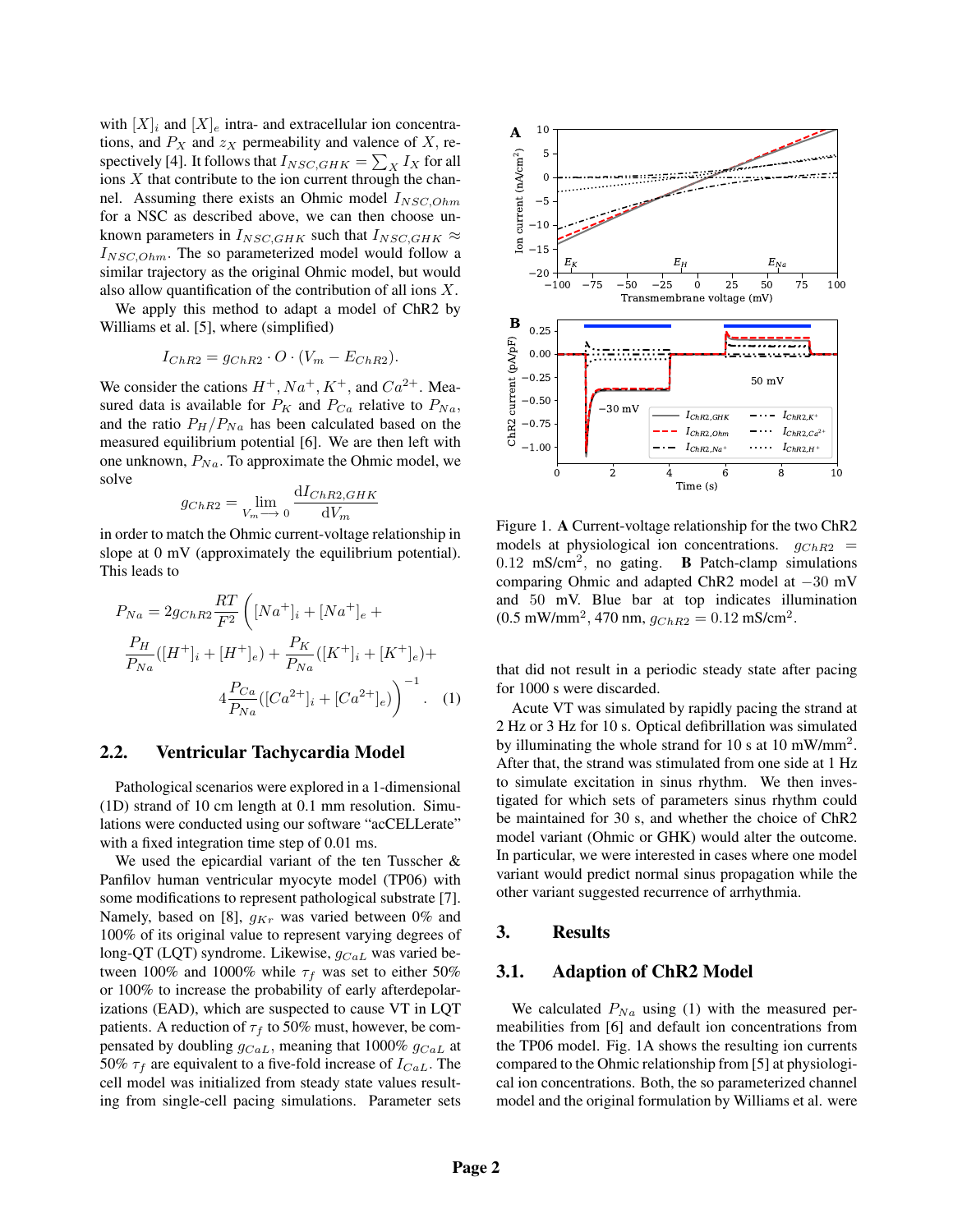

Figure 2. A–C Results from pacing simulations (1 Hz for 1000 s). A Overlay of first and last action potentials from all stimulation modi. B, C Intracellular sodium and potassium concentration, respectively, during 1000 s of pacing. D– F Results from continuous illumination ("defibrillation") after rapid pacing (3 Hz). D Transmembrane voltages, blue bar at top indicates active illumination. E, F Intracellular sodium and potassium concentrations, respectively.

integrated into the TP06 model.

Fig. 1B shows results from two exemplary patch-clamp simulations at different holding potentials. Unsurprisingly, sodium ions constituted the majority of the current at a negative holding potential, while potassium ions and protons did so at a positive holding potential. The contribution ratios of the several ion species at different concentrations and voltages correlated well with another model of ChR2 that describes these ion currents separately [9].

A possible application of light-gated channels such as ChR2 is contactless pacing of the heart. We investigated optical pacing in single-cell simulations using the TP06 model. The model was first paced electrically (biphasic, 1 Hz, 4 nA, 3 ms pulse duration) until a steady state was reached. Then, the model was paced for 1000 s at 1 Hz using either ChR2 formulation (1 Hz, 5.5 mW/mm<sup>2</sup>, 470 nm wavelength, 5 ms pulse duration).

Fig. 2A shows that after 1000 s there were virtually no differences in AP morphology between pacing optically, using either ChR2 model, and continued electrical pacing. However,  $[Na^+]_i$  is predicted to be mostly stable using the original ChR2 model (similar to electric pacing, cf. fig. 2B). Our GHK-based model on the other hand predicts an increase in intracellular sodium (as expected at physiological ion concentrations). The charge imbalance caused by the purely electrical ChR2 current of the Williams et al. model causes a monotonic reduction of intracellular potassium in the cell model (fig. 2C). Using our model,  $[K^+]_i$  is reduced only slightly, which fits expectations: The equilibrium potential of potassium is around −90 mV and, when

used for pacing, ChR2 will mostly be open while the cell's transmembrane voltage is close to that.

Since several studies suggested using ChR2 for optical "defibrillation" (i.e., temporary silencing of electrically active tissue), we conducted a simulation to investigate the effects of 10 s illumination  $(5.5 \text{ mW/mm}^2, 470 \text{ nm})$  after rapid pacing (3 Hz) on cellular electrophysiology (fig. 2D-F). Fig. 2E shows how  $[Na^+]_i$  develops in different directions during defibrillation: The model by Williams et al. leads to a reduction of intracellular sodium in the TP06 model, whereas our model predicts an increase. During continuous illumination, the transmembrane voltage oscillates without pacing. After defibrillation, electrical pacing resumed at 1 Hz and the models showed no significant difference in their action potentials despite the different  $[Na^+]_i.$ 

## 3.2. VT and Defibrillation Model

In the single cell simulations, the two ChR2 model variants predicted opposite effects of longer-lasting periods of illumination on  $[Na^+]_i$ . Acknowledging that this effect could be critical under pathological conditions, we tested both variants in the 1D LQT strand model described above. Similar to the single cell experiments,  $[Na<sup>+</sup>]$ <sub>i</sub> dropped during 10 s illumination using the original formulation, while it rose when using our GHK-based model. In certain conditions, the original formulation predicted normal excitation conduction after optical defibrillation, while our model predicted spontaneous EADs that lead to blocks or